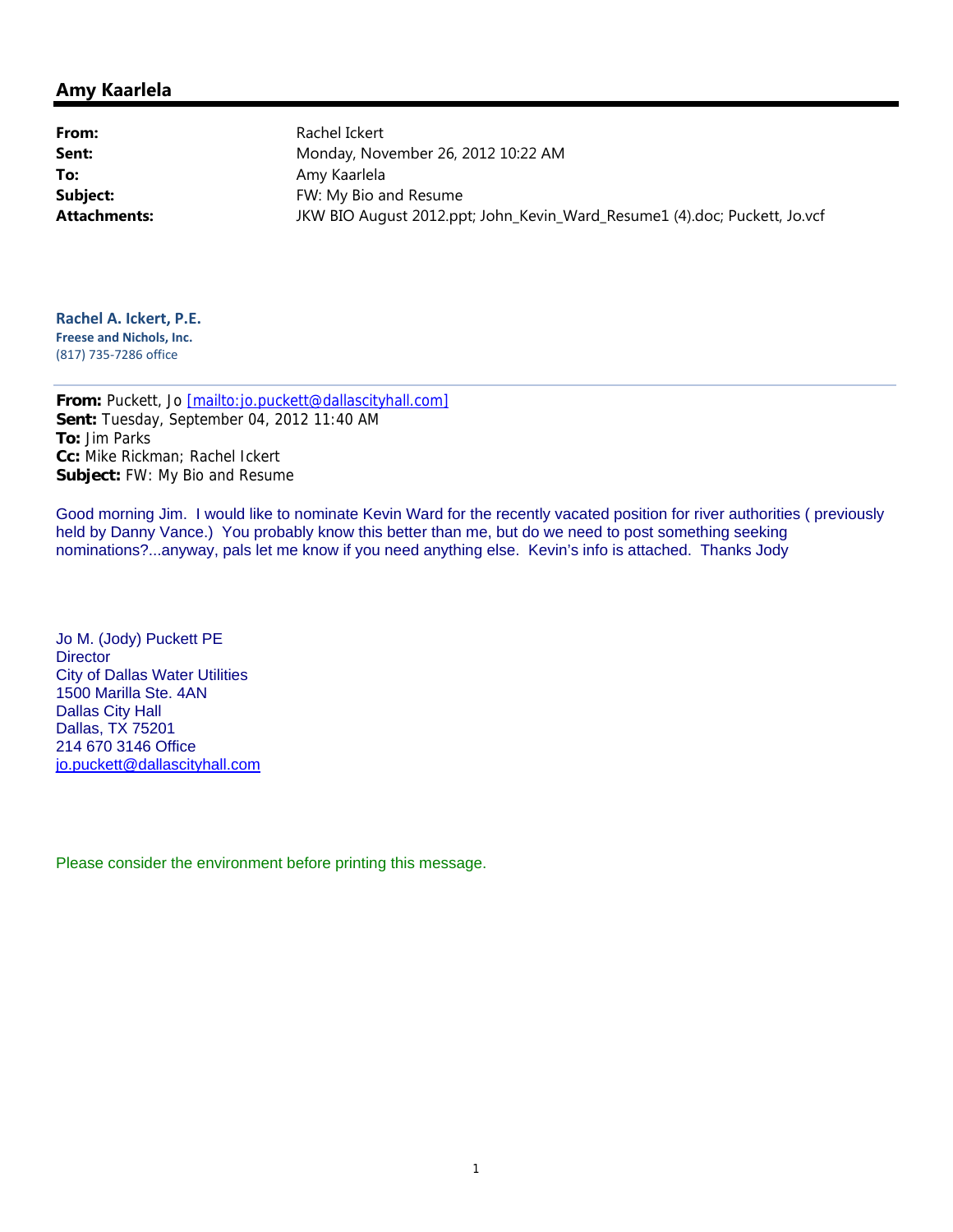

# **J. KEVIN WARD**

J. KEVIN WARD, General Manager. Ward's role as chief executive officer of TRA tasks him with oversight of the largest river authority in Texas and the largest wholesale provider of wastewater treatment services in the state. With the support of seven staff groups and more than 400 employees, Ward drives the implementation of board policy for the operation and development of five water treatment facilities, five wastewater treatment facilities and one recreation project, plus water sales from four reservoirs – all serving 63 wholesale customers including cities, municipalities and districts throughout the Trinity River basin. Ward is also charged with managing the Authority's assets of more than \$1.7 billion and a current operating budget of more than \$199 million.

Ward served as executive administrator of the Texas Water Development Board from May 2002 to February 2011 and in various other capacities at that state agency from 1987 to 2002. Under the direction of a six-member board appointed by the governor, the TWDB is responsible for planning the statewide development of water resources, financing water-related infrastructure, and maintaining and disseminating natural resource data for Texas, which includes water-bearing formations and watersheds.

Ward was the presiding officer of the Water Conservation Implementation Task Force, created through Senate Bill 1094, 78th Texas Legislature, which produced the Report to the 79th Legislature and the Best Management Practices Guide to encourage increased use of water conservation throughout the state. Ward currently serves on the Executive Committee as a board member of the North Texas Commission and is a member of the Tarrant Regional Water District Customer Advisory Committee. He is the immediate past president of the Council of Infrastructure Financing Authorities (a national organization representing state agencies operating state revolving fund loan programs) and was an active participant on the State/Environmental Protection Agency State Revolving Fund workgroup several years ago for implementing the Clean and Drinking Water State Revolving Fund programs. Ward previously served on the Visiting Committee for the Bureau of Economic Geology. He was honored in 2011 with the Water Environment Association of Texas Outstanding Public Official Award for actively promoting sound science in policy and regulations affecting water environment issues within the State of Texas through documented, significant contributions in the areas of legislation, public policy and government service.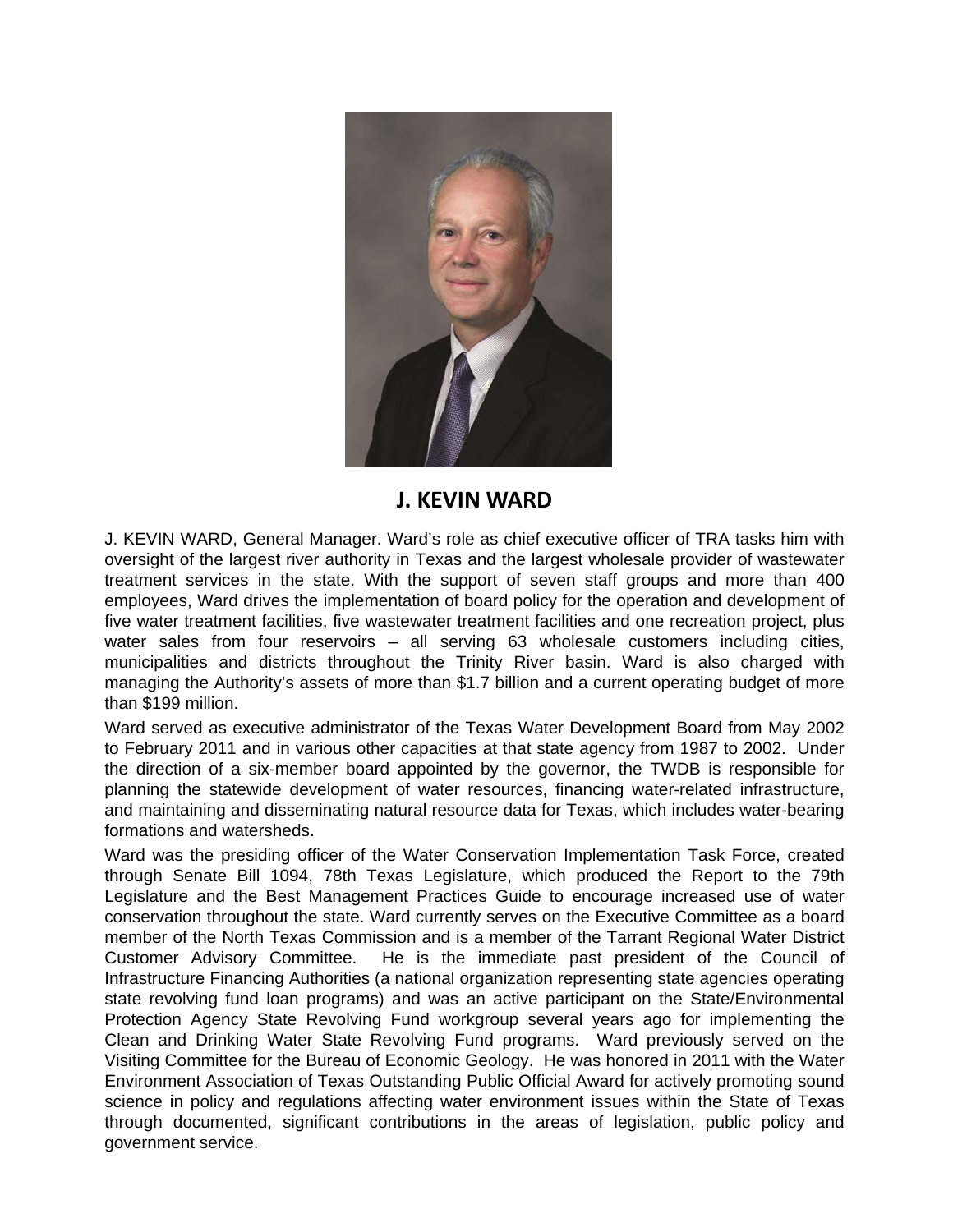## John Kevin Ward

**SKILLS SUMMARY** Chief Executive Officer with 26 years progressive experience in public and private sector senior and executive management positions. Strong communication and interpersonal skills that thrive in environments of collaborative execution of joint initiatives benefiting objectives of multiple entities. Experienced in integrating political goals of elected and appointed officials with corporate goals of private service and product providers. Adept at directing multi-discipline teams, employing stakeholder processes, and developing professional and political organizational networking to achieve complex sets of corporate goals. Active at informing board members in areas of interest, including creating opportunities to effectively involve board in staff activities, legislative hearings, conferences and meetings to insure success of organization. Over 28 years of serving publicly elected or appointed boards held accountable by highly visible independent professional oversight. Experienced in developing and implementing regional and national financial assistance programs designed to construct critical water related infrastructure, including extensive knowledge of construction contracting and project permitting in Texas. Nationally recognized skills in managing and executing conduit bond issuance programs for water related finance. Long-term established relationships with members and staff of the state legislature and leadership, Congress, local and regional political subdivisions, and federal and state agencies. Extensive travel in U.S. with multiple trips to New York and Washington, D.C. for conferences and business meetings.

March 2011-Present

### Serve twenty-five-member board of directors appointed by the Governor as the Chief Executive Officer of a state political subdivision employing over 400 employees.

- Responsible for oversight of the largest river authority in Texas and the largest wholesale provider of wastewater treatment services in the state
- Implement board policy for the operation and development of five water treatment facilities, five wastewater treatment facilities and one recreation project, plus water sales from four reservoirs – all serving 63 wholesale customers including cities, municipalities and districts throughout the Trinity River basin
- Direct the management of the Authority's assets of more than \$1.7 billion and a current operating budget of more than \$200 million

#### **Executive Administrator Texas Water Development Board**

**Trinity River Authority** 

*Arlington, TX* 

May 2002-February 2011

*Austin, TX* 

**EMPLOYMENT General Manager** 

- Serve six-member board of directors appointed by the Governor as the Chief Executive Officer of a state agency employing over 350 employees responsible for planning for statewide development of water resources, financing water related infrastructure, and maintaining and disseminating natural resource data for the state and adjacent states and nations that share water bearing formations and watersheds
- President-elect of national infrastructure finance trade organization consisting of states, territories and consulting firms working in close relation with Congressional staff and the Environmental Protection Agency
- Routinely communicate directly with federal, state and local elected officials and their staff to develop programs, policies, legislation, projects and various initiatives necessary to address ongoing water infrastructure needs primarily of Texas, but including programs affecting the nation
- Developed elaborate strategic plan and associated political agenda, involving extensive network of local and regional organizations, budget proposals, policy recommendations and communication plans to effectively support Board directives and leadership agendas to implement landmark water resource legislation and funding programs to address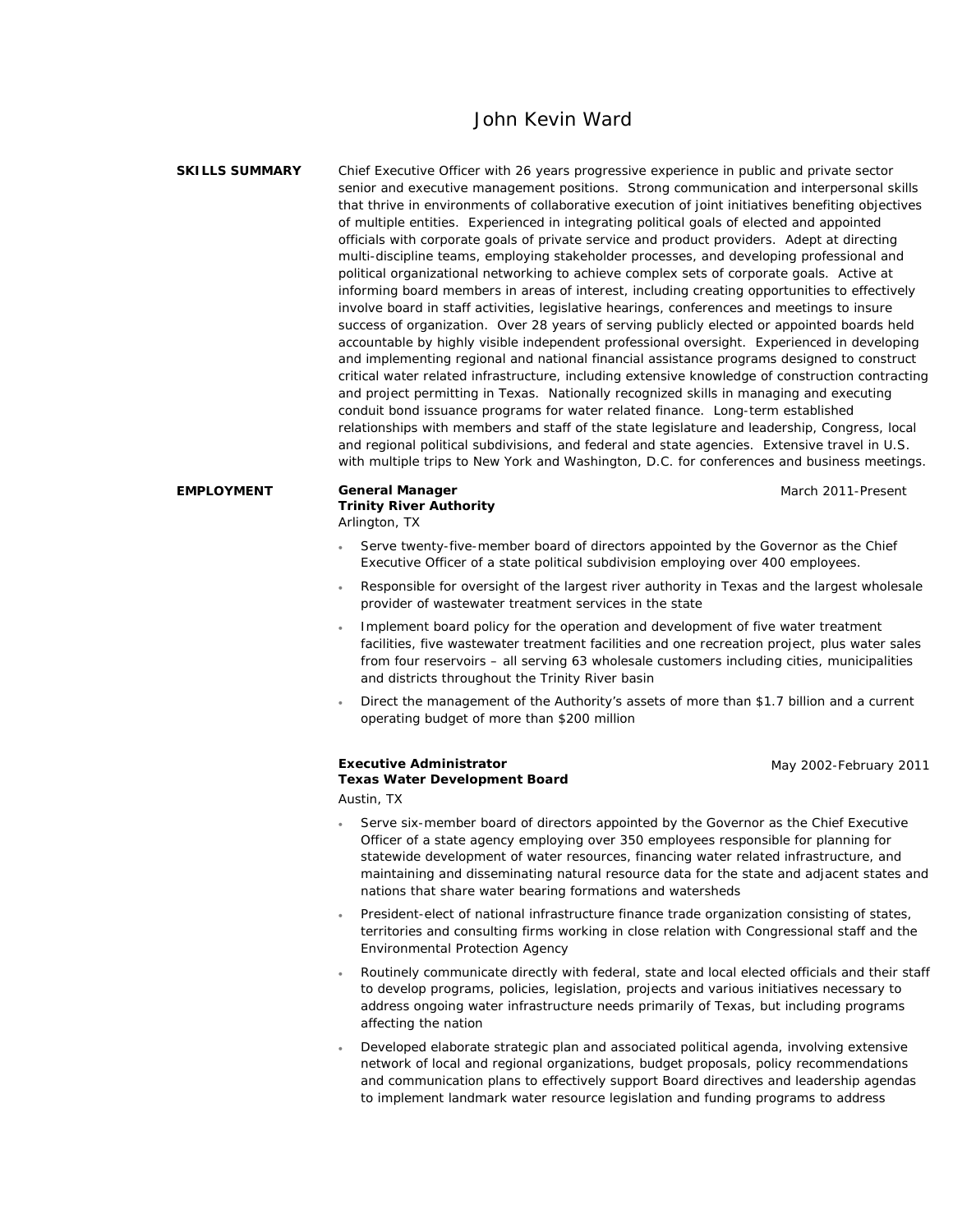drought in the state of Texas

- Consistently translate complex legal, policy and finance issues into terms made understandable to various audiences as necessary to further goals of board and leadership of the state and Congress
- Completed action plan started in previous position at agency to sequester and develop agency capital assets necessary to provide solid base to finance key water programs for the state, directing the refunding of debt for over \$50 million in present value savings, and converting non-performing agency assets to secure investments in water infrastructure programs

#### **Development Fund Manager, Assistant Development Fund Manager, and Analyst (in progression) Texas Water Development Board**  December 1987 to December 1996

*Austin, Texas* 

- Managed staff of approximately 32 in administering financial aspects of state and federal financial assistance programs
- Designed and implemented new federal revolving loan programs, preparing legislative proposals, participating on national workgroups, and managing internal workgroups and external consulting teams
- Managed process of selecting consultants for board contracts
- Directed the development, implemented and managed the lending policies for portfolios of municipal and corporate loan programs
- Developed and implemented one of the most successful and largest state revolving loan programs in the country, planning the hiring of staff, consultants and policy development with focus on customer service, maximum capacity to serve, and market acceptability of product
- Directed team of staff and consultants to design the legal municipal bond security structure for the first uninsured AAA rated Clean Water State Revolving Loan Fund revenue bond in the nation

#### **Vice-President, General Manager and Controller**

January 1986 to December 1987

### **Aqua and Associates, Inc.**

*Austin, Texas* 

- Served as General Manager for five area water utilities
- Attended monthly meetings of governing boards
- Controller of client accounting division for company employing 25.
- Conducted all business matters on behalf of clients
- Was a principal officer of firm

#### **Corporate Secretary/ General Manager and Controller**

**Texas Utility Management Services, Inc.** March 1984 to January 1986 *Austin, Texas* 

- Originally employed as accountant per requirement by public auditing firms
- Attended monthly meetings of governing boards
- Cleared up audit management comments within first year
- Enabled firm to retain clients against competitor entering Austin market
- Promoted to Corporate Secretary of company in third month of employment
- General Manager of two major client accounts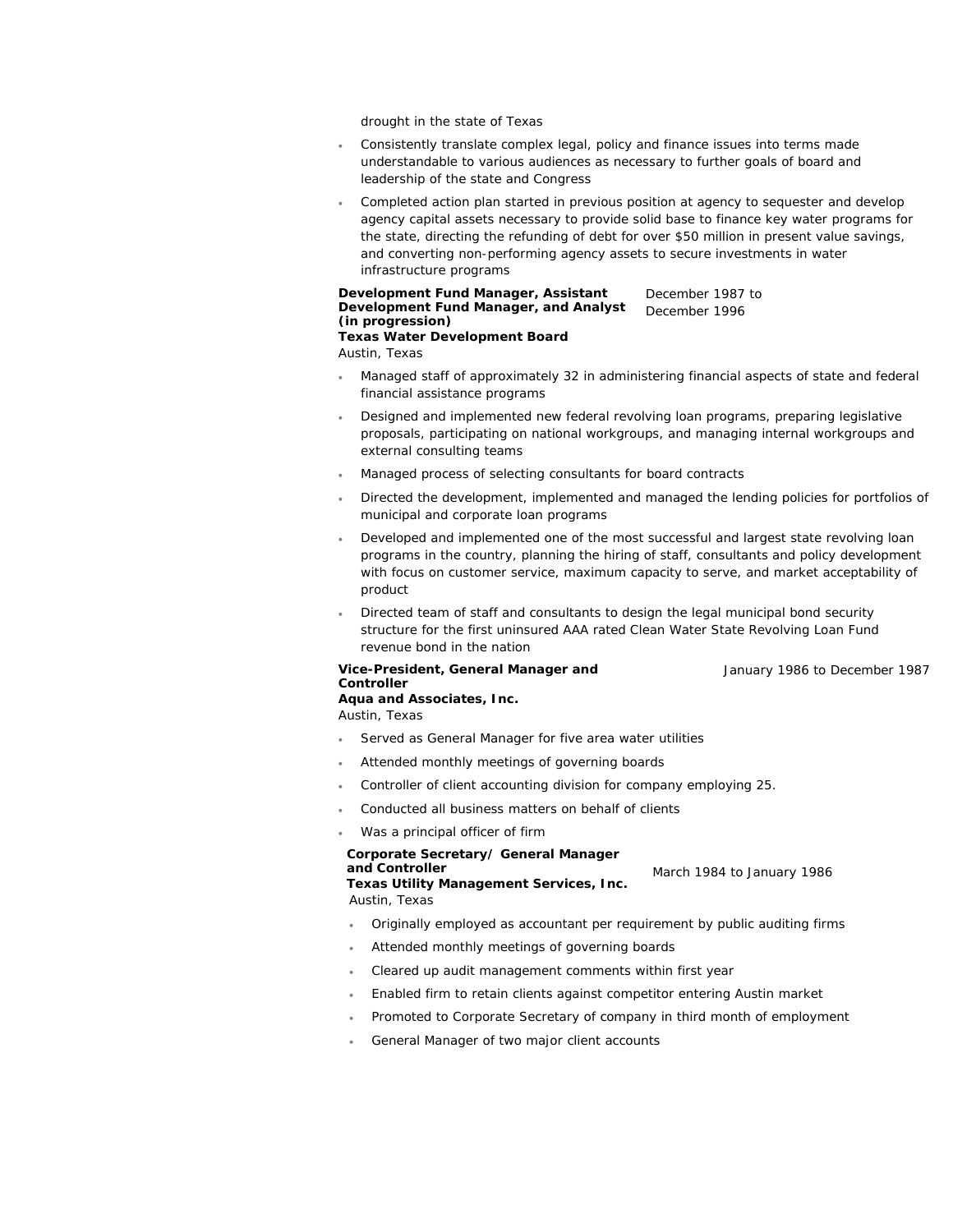#### **Bookkeeping Consultant**

**Texas Educational Consultative Services,**  June 1982 to March 1984 **Inc.** 

*Austin, Texas* 

- Processed and reviewed 13 sets of Public School financial statements monthly
- Traveled to districts to train staff in use of bookkeeping software
- Conducted correspondence with cities and districts regarding budget

#### **B.B.A. in Accounting**

*University of Texas, Austin, Texas, May 1982* 

*Petroleum Engineering until Junior year, changed major to Accounting* 

#### **Governor's Executive Development Program**

Completed all courses in series

#### **Harvard Kennedy School of Government**

Two separate one-week executive development courses

#### **ACTIVITIES Executive Committee and Board Member – North Texas Commission – December 2011 – date.**

**Member - Tarrant Regional Water District Customer Advisory Council – 2011-date**  Serve as representative from Trinity River Authority

#### **Officer and President – Council for Infrastructure Financing Authorities – 2004- 2011**

National organization representing all states and territories to further goals of infrastructure financing through state revolving funds

#### **Member – Visiting Committee, Bureau of Economic Geology, University of Texas – 2008-2011**

Serve with Executives from petroleum industry, other natural resource agencies and elected officials to guide BEG strategic activities to meet ongoing needs of industry and government

### **Member of USAID Team traveling to Bucharest, Rumania - 2005**

Condoned by Texas Senate and House during legislative session, selected as one of three top experts in US to educate former Soviet-block countries, Ukraine and Russia in infrastructure finance, U.S. Capital Markets, and related matters

**REFERENCES** Provided upon request